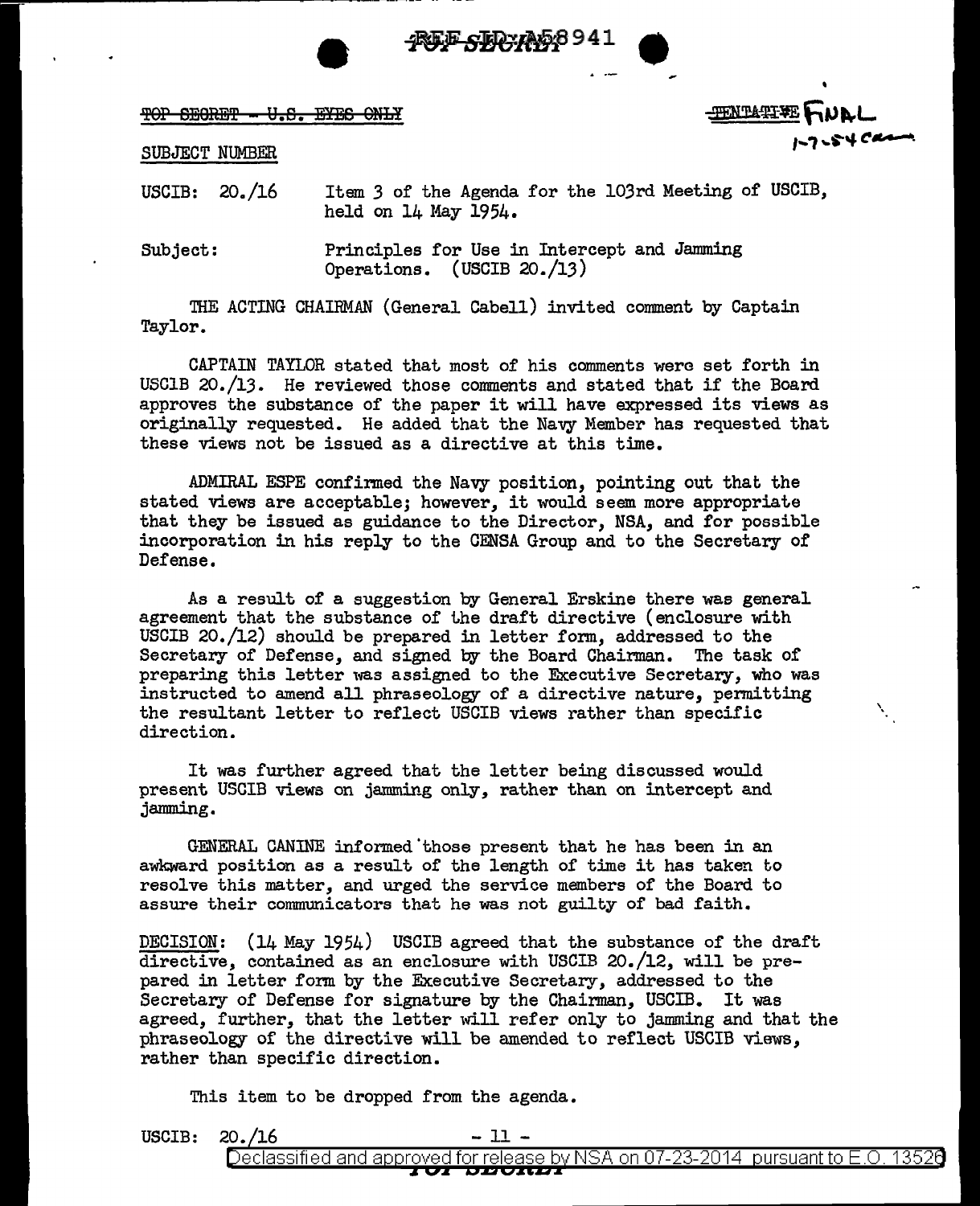USCIB:  $20.15$ 

7



21 May 1954

# ~C!P **SEGRE!F**

# MEMORANDUM FOR THE MEMBERS OF USCIB:

Subject: USCIB Policy on Jamming of Foreign Radio Communications.

REF ID:A58941

**TOP SECR"E'f'** 

Reference: USCIB 20./13 dated 4 May 1954.

The enclosure is circulated for information regarding.action taken pursuant to the decision rendered at the 103rd Meeting of USCIB with regard to subject.

S. Navy Executive Secretary, USCIB

Enclosure CIB # 000158 dated 20 May 1954.

USOIB: 20./15

*TO-.PSBCRET*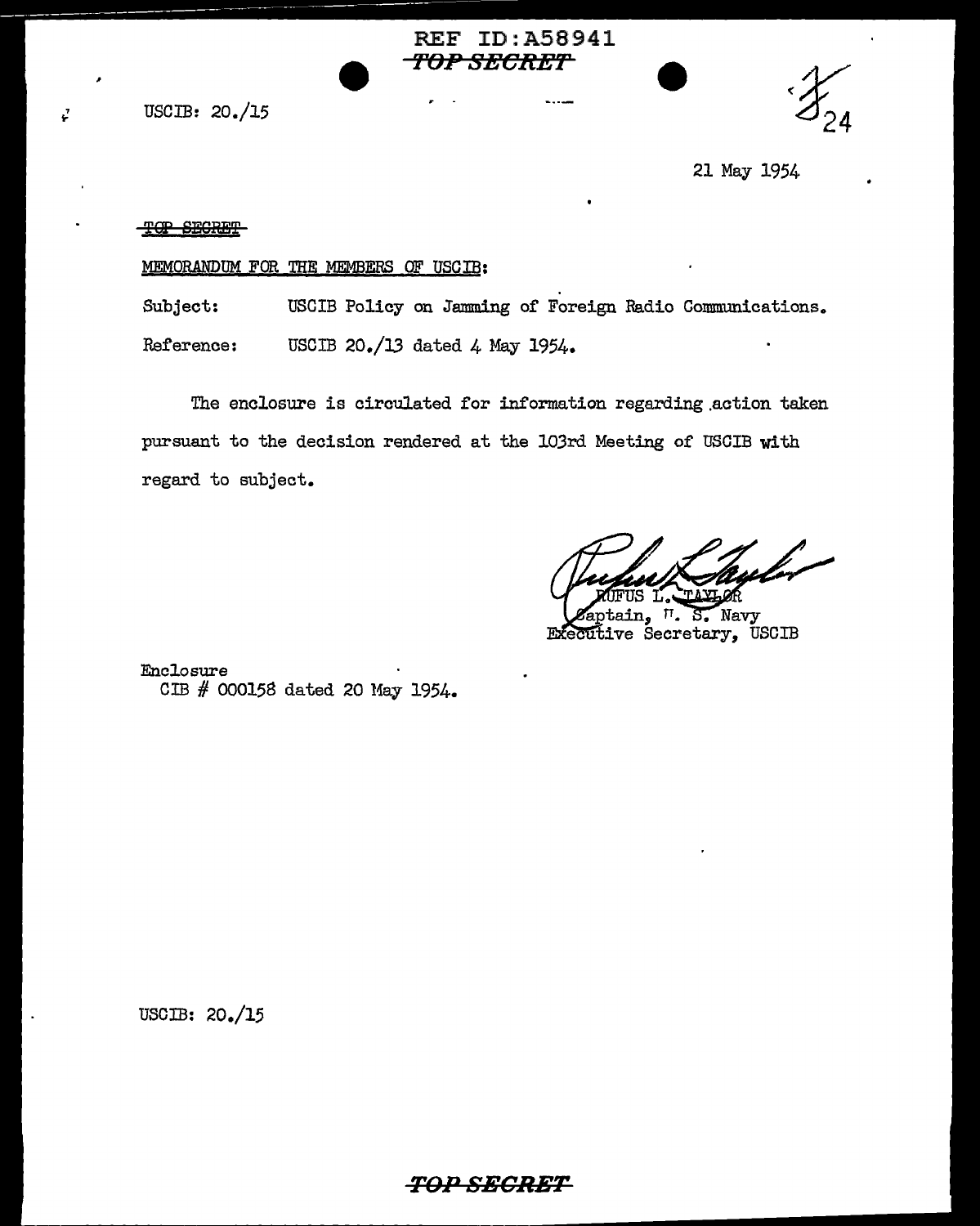-7555F-5-550-775578941

UNITED STATES CCMMUNICATIONS 'INTELLIGENCE BOARD Washington 25, D.c. OFFICE OF THE CHAIRMAN

GIB # 000158

20 May 1954

<u>-SECRET</u>

r'

MEMORANDUM FOR THE SECRETARY OF DEFENSE:

Subject: USCIB Policy on Jamming of Foreign Radio Communications.

1. In consequence of a question recently raised in the United States Communications Intelligence Board (USCIB), with regard to the conduct of communications jamming operations by military commanders, the views set forth below are forwarded for your information.

2. Except as provided in paragraph 7, below, USCIB takes the view that directed jamming of foreign communications should be performed only on circuits approved in advance by USCIB.

*3.* USCIB approves for jamming, at the discretion of appropriate military commanders, all unenciphered military voice transmissions passing plain-language conversations exclusively.

4. The Director, NSA, should keep CCMINT field units informed as to what foreign circuits have been approved by USCIB for jamming.

5. Within the framework of policy established by USCIB, the Director, NSA, should establish procedures which will permit prompt response to any proposals by military commanders to jam. communications circuits other than those which have been approved by the Board.

6. The Director, NSA, should provide continuously to COMJNT field units the technical circuit information which they require to support any jamming which is performed on communications circuits approved by USCIB or undertaken as provided below.

7. Senior component commanders in affected areas should be permitted to authorize communications iamming without prior USCIB approval when, in their considered judgment, such jamming is essential in the national interest or for the safety of major military forces and time does not permit the obtaining of necessary clearances.

> (Signed) ALLEN W. DULLES Chairman

Enclosure with USCIB 20./15 dtd 21 May 54.

*TOP SECRET* "\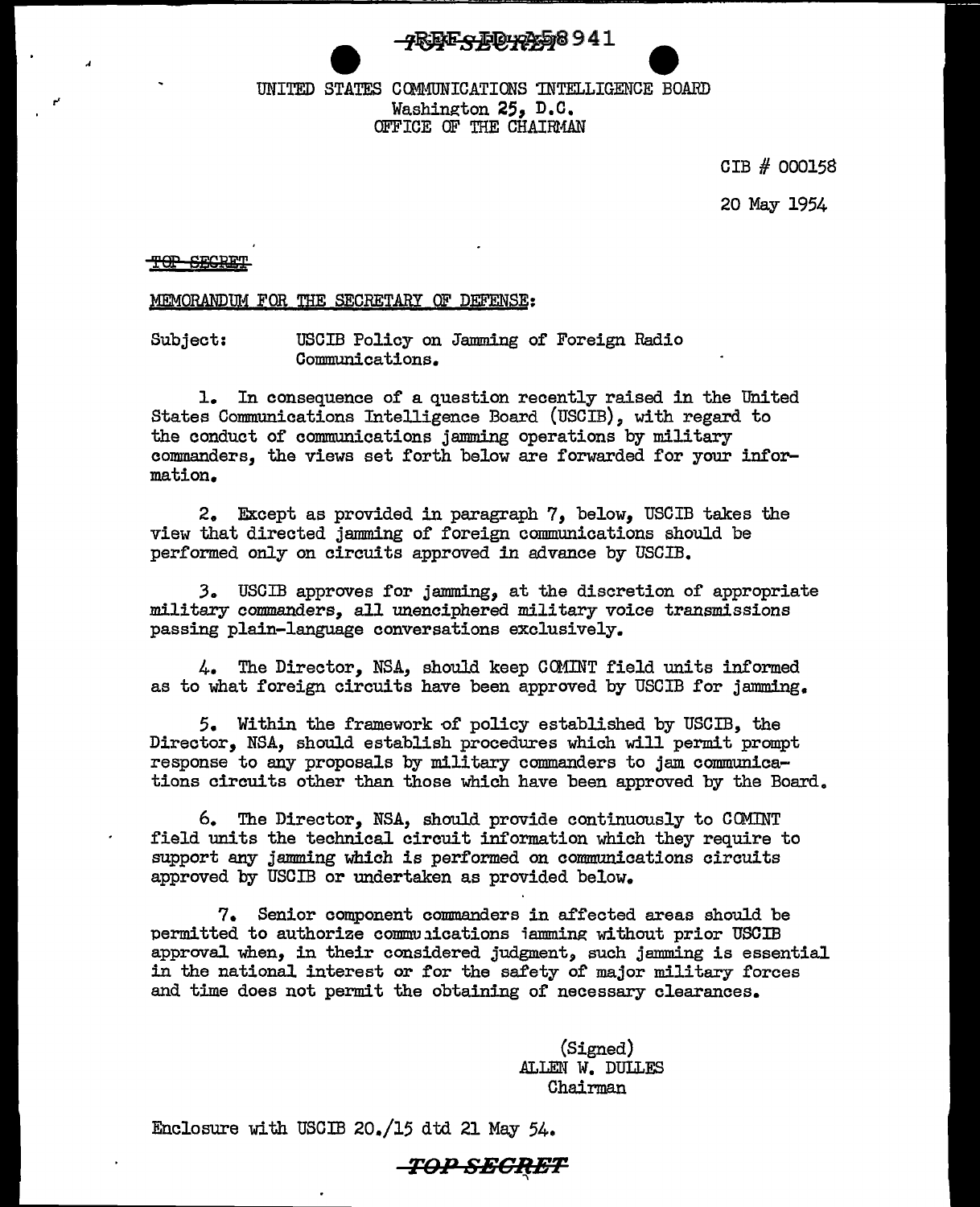

TOP SEGRET - U.S. EYES ONLY

 $F_{1}N A$ 

SUBJECT NUMBER

USCIB:  $\cdot$  20./14 Item A (Not on Agenda) for the Fourteenth Meeting 0£ USCIBEC, held on 29 April 1954.

Subject: Principles for Use in Jamming and Intercept Operations.

IBE CHAIRMAN (Captain Taylor) introduced this item by explaining that all members except the Navy Member had approved USCIB 20./12 dated 12 April 1954. The Navy Member, he said, recommends that the proposed Directive be issued as a statement to the Director, NSA to guide his answer to the Director, Communications-Electronics rather than as a Directive. The Chairman continued by reading the Navy's proposal that "The statements contained in subject paper are acceptable as guidance £or Director, NSA upon which to base his response to the CENSA panel; however it is felt that a USCIB Directive on jamming principles is premature at this time."

MR. ZANDER pointed out that the Joint Chiefs of Staff were involved in some planning which concerns jamming and he therefore felt that there was some urgency in getting USCIB's view. He concluded by asking if the guidance in the Navy proposal would be the same as USCIB1 s view.

'IHE CHAIRMAN said that it would answer the original problem and read as follows: "2a. The Director, NSA obtain the views of USCIB on this subject and forward those views to the Director, Communications-Electronics. b. The Director Communications-Electronics forward a committee report to the Joint Chiefs of Staff incorporating the views of USCIB. 3. Pending receipt of USCIB views the Chairman CENSA proposes that the report to the JCS be as presented in inclosure." Procedurally, he concluded, the Navy position is correct even though it may not be what the Committee wants.

CAPTAIN McCORMICK pointed out that the Board might, in a few days, have cognizance of both ELINT and COMINT.

MR. PATTON suggested that if the Committee were in agreement with the principles contained in the proposed Directive, it should be approved. Anything else, he continued, would be a hollow gesture.

After a brief discussion in which the other members failed to agree with the Navy's view, THE CHAIRMAN stated that he intended to place the subject on the agenda for the May meeting of USCIB for resolution as it had been in Committee long enough.

USCIB:  $20.14$  - 14 -

# *TO:PSECRET*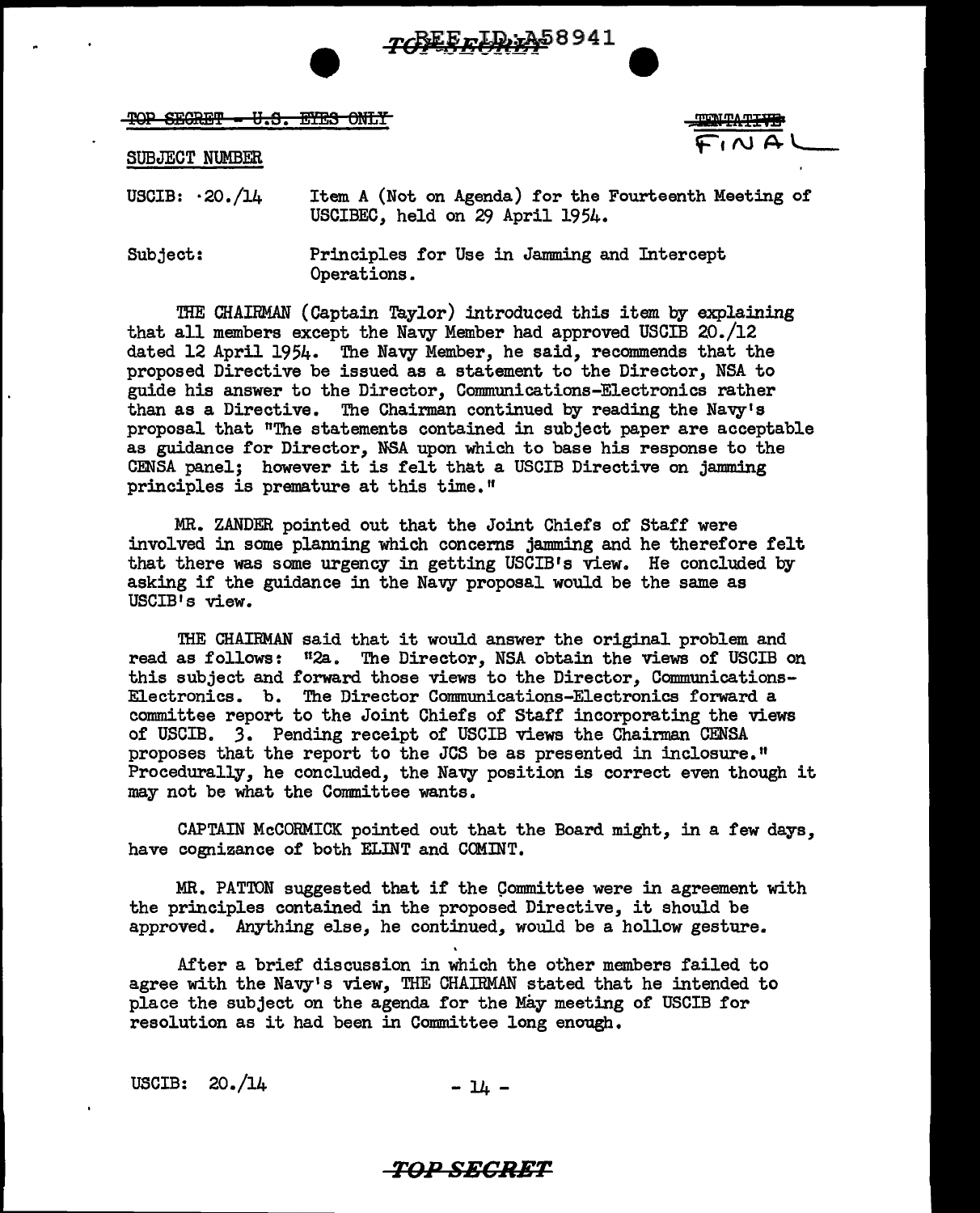

# • (1998)<br>Top Secret - U.S. EYES ONLY

USCIB: 20. /14

DECISION: (29 April 1954) USCIBEC took note of the Chairman's intention to place the subject of Principles for Use in Jamming and Intercept Operations contained in USCIB 20./12 dated 12 April 1954 on the agenda for decision at the May meeting of USCIB.

USCIB:  $20./14$  - 15 -

# *FOP SECRET*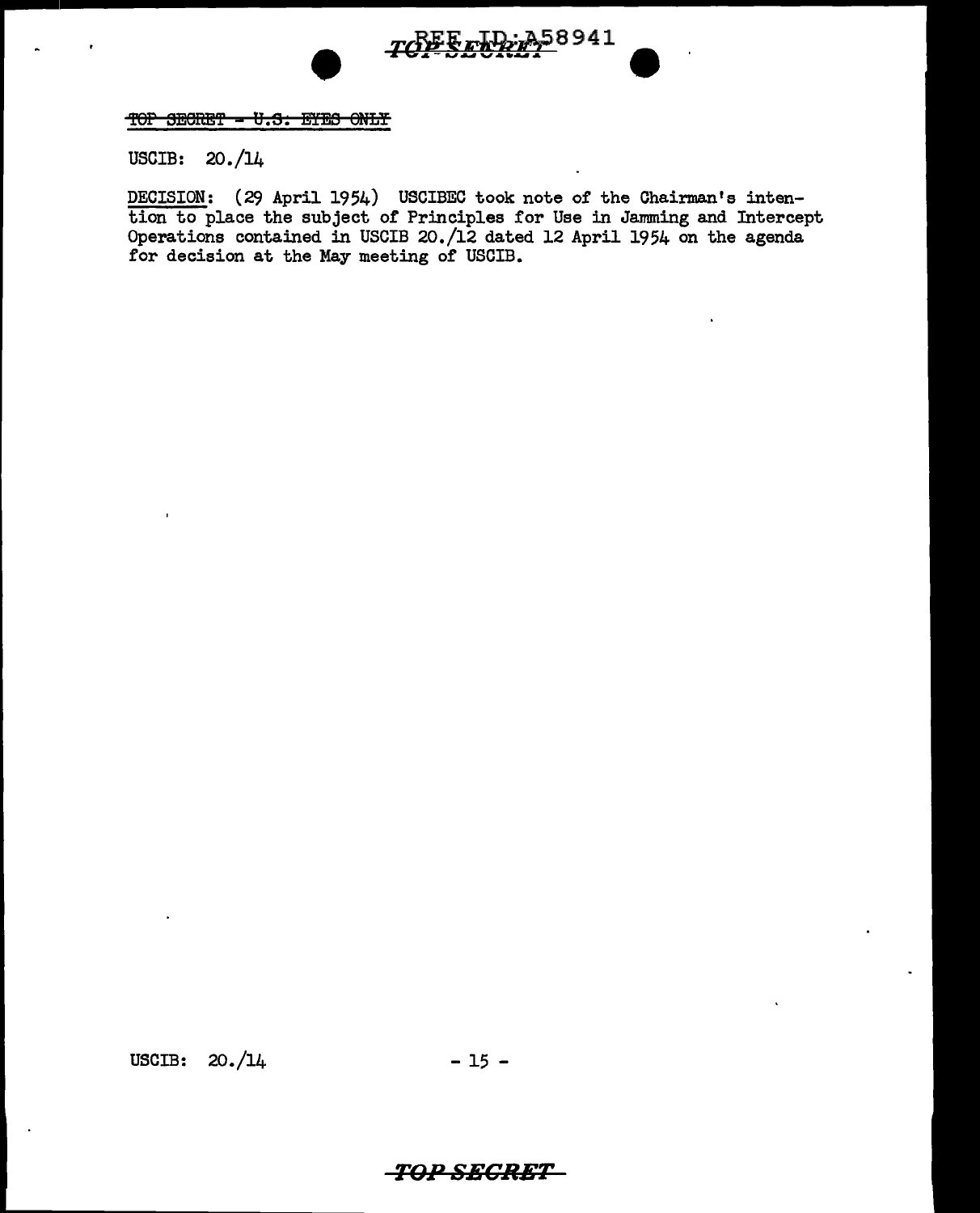

USCIB: 20. /13

4 May 1954

### TOP SEGRET

### MEMORANDUM FOR THE MEMBERS OF USCIB:

Subject: Principles for Use in Jamming and Intercept Operations.

References: (a) USCIB 20./6 dated 12 November 1953.

(b) USCIB 20./12 dated 12 April 1954.

1. Reference (a) included a request by the Director, NSA for USCIB1s views on subject principles for the purpose of permitting him to forward those views to the Director, Communications-Electronics in commenting upon recommendations of the Steering Committee for Communications-Electronics -National Security Agency matters (CENSA). The CENSA recommendations were attached to the enclosure to reference (a}.

2. In acting on the above-mentioned request of the Director, NSA, USCIB at its 93rd Meeting on 13 November 1953 ref erred the matter to the USCIB Intelligence Committee for study and recommendations to the Board, through the Executive Committee, as to proper Board action.

*3.* Vote sheet action completed on 21 December 1953 revealed a divergence of opinion amongst the members of USCIBEC with regard to recommendations in the premises submitted. to USCIBEC by the Intelligence Committee.

4. The divergent views of USCIBEC were reconciled. at its subsequent (tenth) regular meeting on 27 January 1954, at which time it was agreed that the CENSA paper attached to reference (a) could stand as USCIB's views in this matter if revised by the NSA Member in the light of the discussion of this topic at the meeting.

5. Accordingly, the views expressed in the proposed directive attached to reference (b) were circulated to the members of USCIBEC for vote sheet action. The vote was completed on 28 April 1954 and resulted in approval by all members in substance, and by all but one in form, the Navy member dissenting as follows:

> ''The statements contained in subject paper are acceptable as guidance for Director, National Security Agency, upon which to base his response to the CENSA Panel; however, it is felt that a USCIB Directive on jamming principles is premature at this time."

USCIB: 20./13

# **TOP SECRET**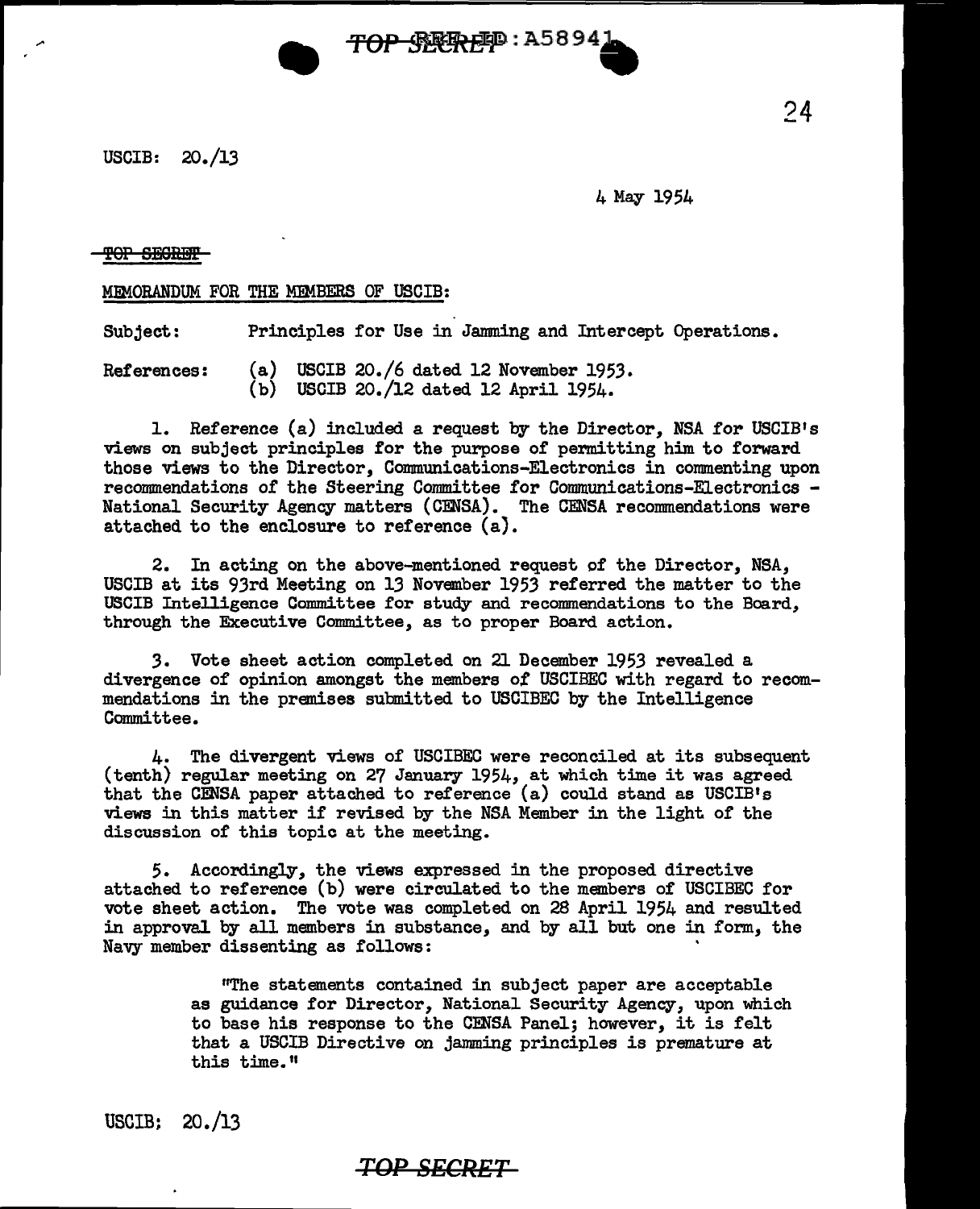

USCIB: 20. /13

4 May 1954

## TOP SECRET

Subject: Principles for Use in Jamming and Intercept Operations.

6. At its Fourteenth Meeting on 29 April 1954 the members of USCIBEC were asked by their Chairman if they could agree with the Navy member to withhold issue in directive form of the substance proposed by reference (b) and instead issue it as a statement to the Director. NSA of USCIB's views. as was indicated to be the original objective. The other members were unable to agree with this procedure on the grounds that the mere expression of USC!B' s views to the NSA Member might not be taken to be sufficiently binding.

7. Paragraph 7 of USCIB Directive Number 2 requires that "those matters upon which the Executive Committee is unable, within a period covering two consecutive regular meetings, to agree unanimously, will automatically be referred by the Executive Secretary to USCIB for consideration.<sup>n</sup>

S. Having failed to reach agreement on subject problem and having stretched the above quoted provision of USCIB Directive Number 2 perhaps farther than it was intended to go, reference (b) will be placed on the agenda for consideration at the next regular meeting of USCIB, the majority view of USCIBEC being that the proposed directive included with reference (b) on subject jamming and intercept policy be approved without change with the minority view of the Navy Member being as stated in paragraph 5 above.

9. THIS DOCUMENT CONTAINS COMMUNICATIONS INTELLIGENCE INFORMATipN AND SHALL BE HANDLED ONLY IN CHANNELS EXPRESSLY PROVIDED FOR COMINT.

aptain. U. 5. Navy Executive Secretary, USCIB

# **TOP SECRET**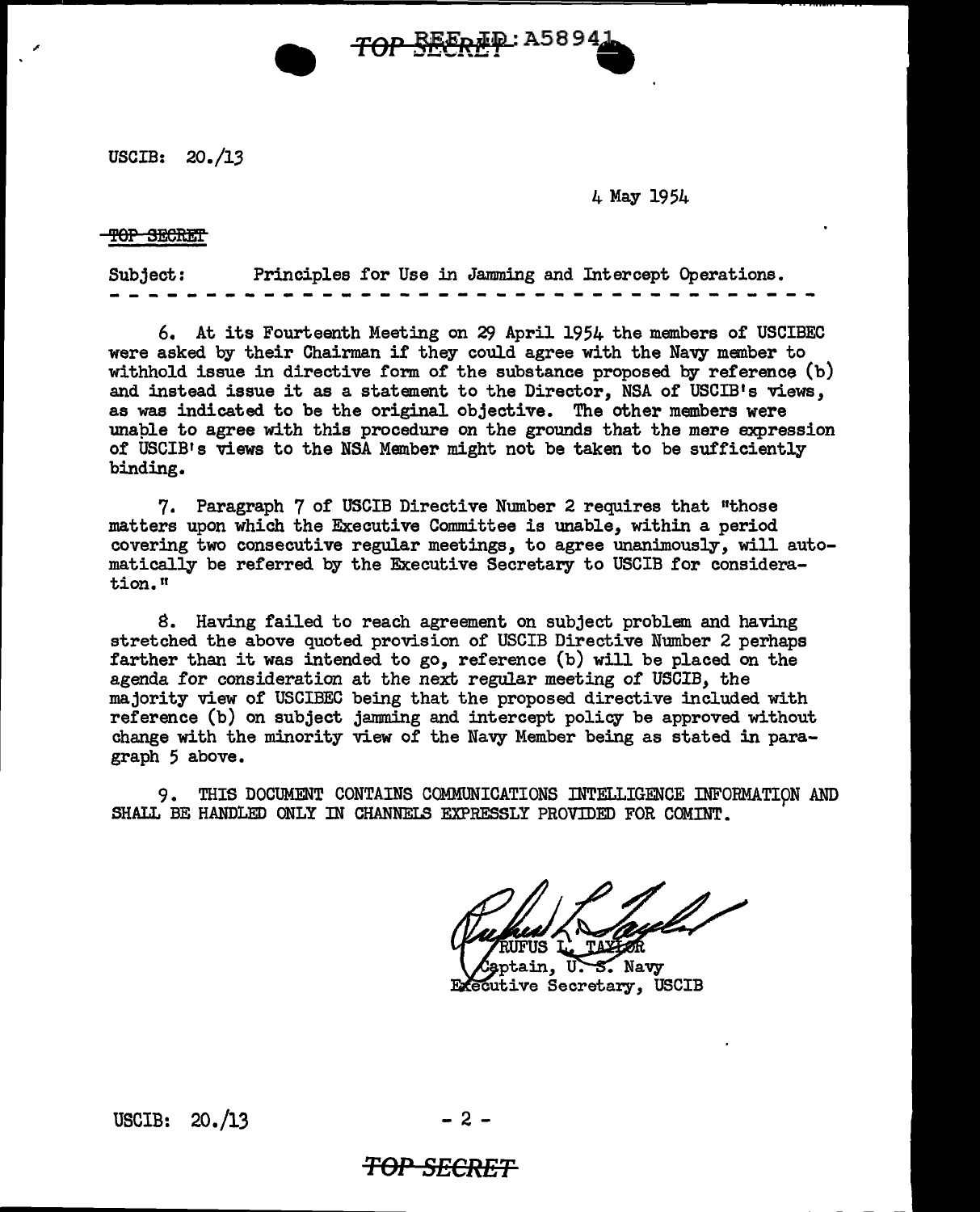USCIB: 20./12

\_ .......

# 12 April 1954

58941

### TOP SECRET

MEMORANDUM FOR THE MEMBERS OF USCIBEC:

Subject: Principles for Use in Jamming and Intercept Operations. Reference: USCIB 20./6 dated 12 November 1953.

1. In accordance with the decision reached at the Tenth Meeting of USCIBEC on 27 January 1954, the attached revision of the reference is circulated for action as ihdicated.

2. Please execute the attached vote sheet and return it to this office by 1200, Wednesday, 28 April 1954.

3. THE ENCLOSURE TO THIS MEMORANDUM CONTAINS COMMUNICATIONS INTELLIGENCE INFORMATION AND SHALL BE HANDLED ONLY IN CHANNEIS EXPRESSLY PROVIDED FOR COMINT.

RUFUS L TAXIOR

Captain, U<del>.S.</del> Navy<br>egutive Secretary, USCIB

Enclosure · Copy of NSA Serial 000164-S dtd 6 Apr 1954.

USCIB: 20./12

# **TO>-" SEORBf!**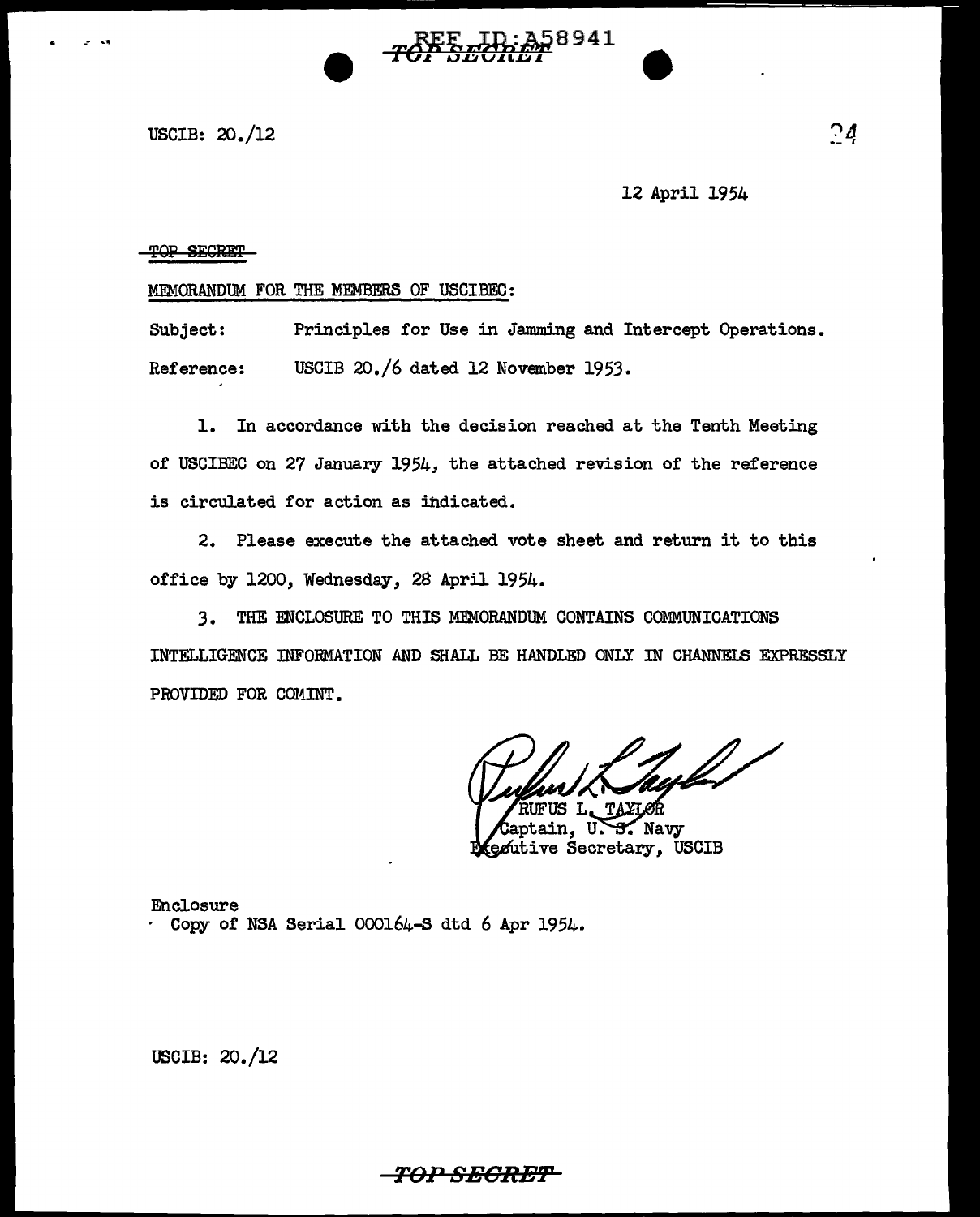

NATIONAL SECURITY AGENCY WASHINGTON 25, D. C,

> Serial: 000164-s 6 April 54

<del>-SECRET</del>

MEMORANDUM FOR THE MEMBERS OF USCILEC

SUBJECT: Communications Jamming

References: (a) USCIB  $20./6$ , 12 Nov 53

- (b) USCIB 20./9, 14 Dec 53
- (c) USCIB 20./11 (Item 5, 10th USCIBEC Mtg.), 27 Jan 54

1. Pursuant to the USCIBEC decision outlined in reference (c), NSA prepared a revision of reference (a) to reflect procedures similar to those outlined in reference (b). During informal coordination or this revision with the USCIBEC members most concerned, it became clear that agreement could not be reached thereon.

2. Agreement, however, was re~ched on the consideration set forth in Inclosure 1, and on a draft USCIB Directive in implementation thereof, Inclosure 2.

**3.** It is recommended that USCIBEC submit to USCIB for approval, matter of major policy. the attached Draft USCIB Directive. If as a matter of major policy, the attached Draft USCIB Directive. USCIE approves this statement of policy, it is further recommended that the Executive Secretary forward the approved directive to the Secretary of Defense with a request that he inform the Joint Chiefs of Staff of USCIB policy in the premises.

4. The Director, NSA, will then inform the Director, Communications-Electronics, of the action taken by USCIB on the basis of the study inclosed with reference (a).

JOHN' B ACKERMAN Brigadier General, US Air Force Acting Director

2 Incls:

- 1. Agreement reached by ad hoc group
- 2. Draft USCIB Directive

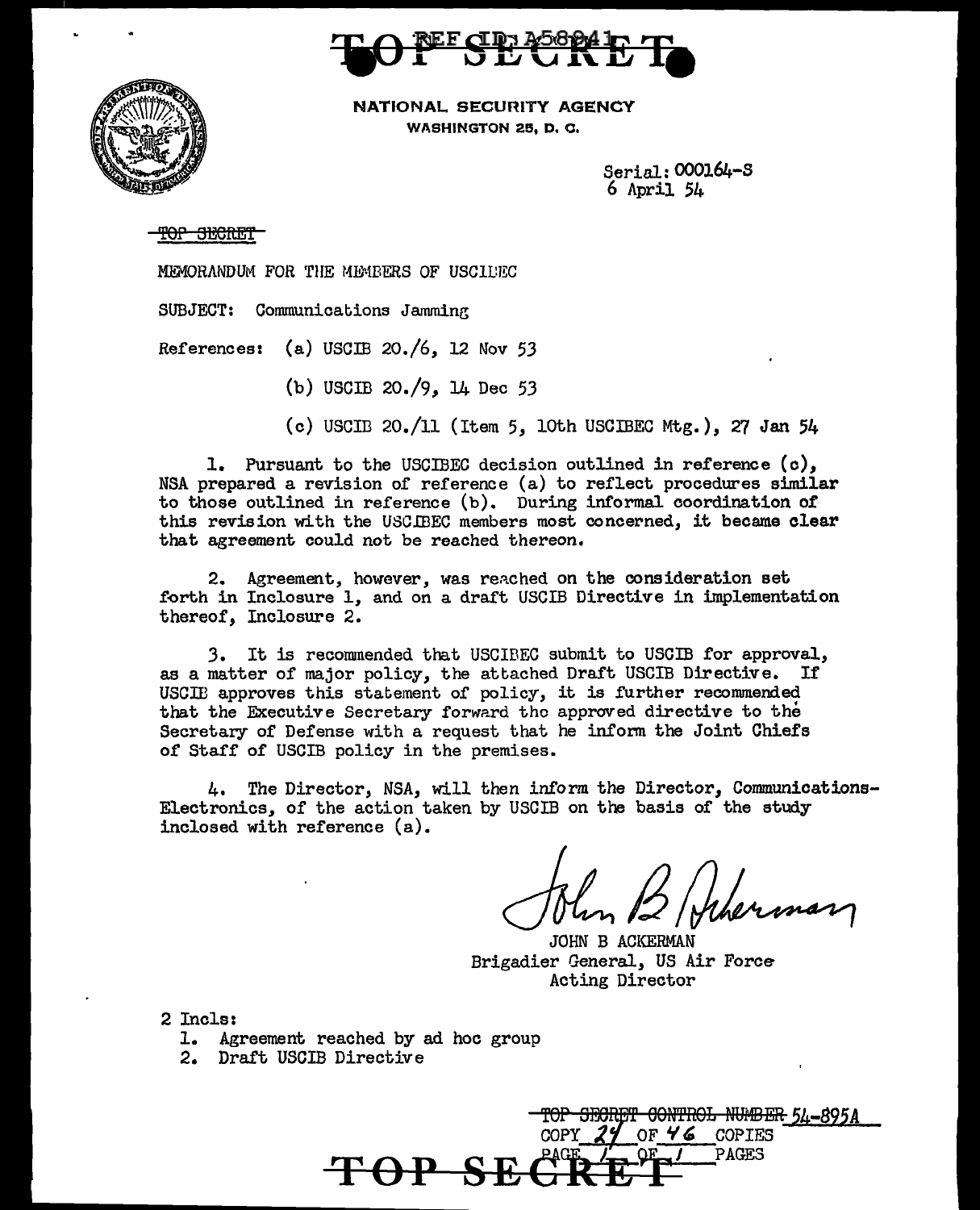

### **SECRET**

# CONSIDERATION CONCERNING A DRAFT USCIB DIRECTIVE OUTLINING POLICY IN JAMMING OF FOREIGN COMMUNICATION CIRCUITS

1. The jamming of foreign radio communications to exploit an immediate situation may seriously damage the national intelligence effort. One such damage is the possible permanent loss of sources of communications intelligence. Such losses can occur as the result of greater safeguards which the enemy may provide for his communications. The enemy may provide these greater safeguards as a result of his awareness of our exploitation of his communications which he obtains as a result of our jamming.

2. Some sources of communications intelligence are of vital importance to the nation. Their value can be assessed accurately only at the national level. USCIB is the national board concerned with the formulation of communications intelligence policy.

3. There are certain foreign communications which are recognized as being readily susceptible of COMINT exploitation and/or for which the enemy cannot provide adequate safeguards. All unenciphered military voice transmissions passing plain-language conversations exclusively, for example, fall in this category. Included are nearly all known air-ground, tank-tank, and similar low-level communications circuits of immediate concern in a tactical situation. Field commanders authorized to initiate jamming are primary recipients of the communications intelligence derived from these circuits. As such, they are fully qualified to weigh the advantages and disadvantages of jamming, and to render an accurate decision. In recognition of the above, USCIB should approve for jamming, at the discretion of appropriate military commanders, all such circuits.

4. All communication circuits which are found upon implementation of UKUSA Appendix B to be fully exploitable and which pass no traffic producing COMINT of Category II or higher classification should be included in the circuits approved for jamming as described in paragraph 3, above.

The Director, NSA, should provide the COMINT support which 5. will be essential to effective communications jamming undertaken in accordance with USCIB policies.

6. The Director, NSA, should keep COMINT field units informed as to what foreign circuits have been approved by USCIB for jamming.

7. Within the framework of policy established by USCIB, the Director, NSA, should establish procedures which will permit prompt response to any proposals by military commanders to jam communications circuits other than those which have been approved by the Board.

> TOP SECRET CONTROL NUMBER 54-895B OF  $46$  COPIES COPY  $\alpha$ PAGE OF PAGES  $\mathbf{z}$

Incl  $# 1$ 

OP SECRET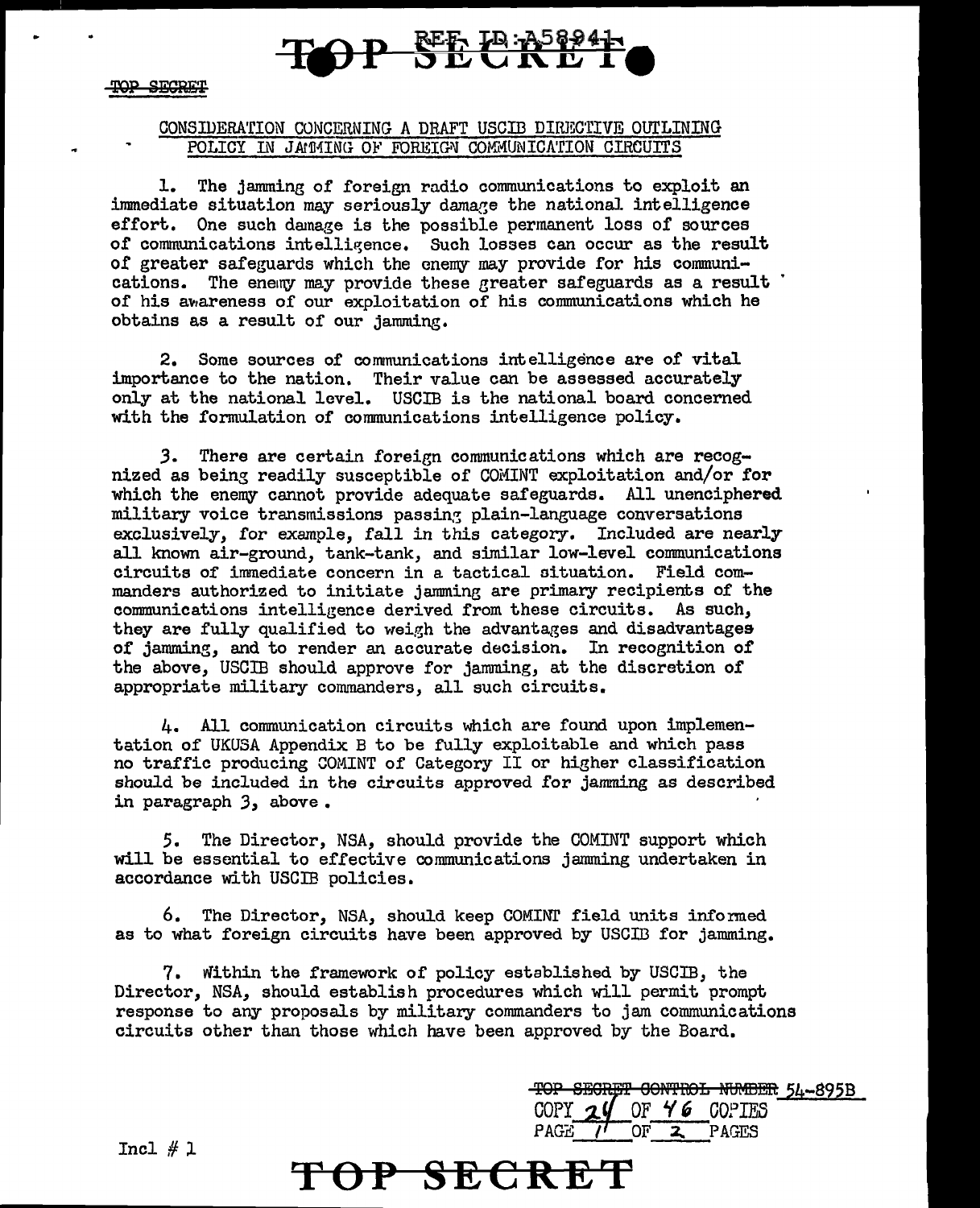

### TOP SEGRET

8. In a military situation involving communication jamming, time is often a vital factor. Full use should be made by USCIB of NSA and COMINT field units resources to expedite performance of its communication jamming policy function.

9. An adequate escape clause is necessary to permit senior military commanders to jam communications circuits in an emergency situation without prior USCIB approval.

|             |  | ------------- | מאמחות החסיות המיינות היידע מאיי<br><b>WOTERS</b> | L-895B |
|-------------|--|---------------|---------------------------------------------------|--------|
| COPY        |  |               | LU OF 46 COPIES                                   |        |
| <b>PACE</b> |  |               | <b>PJITA</b>                                      |        |

# TOP SECRET